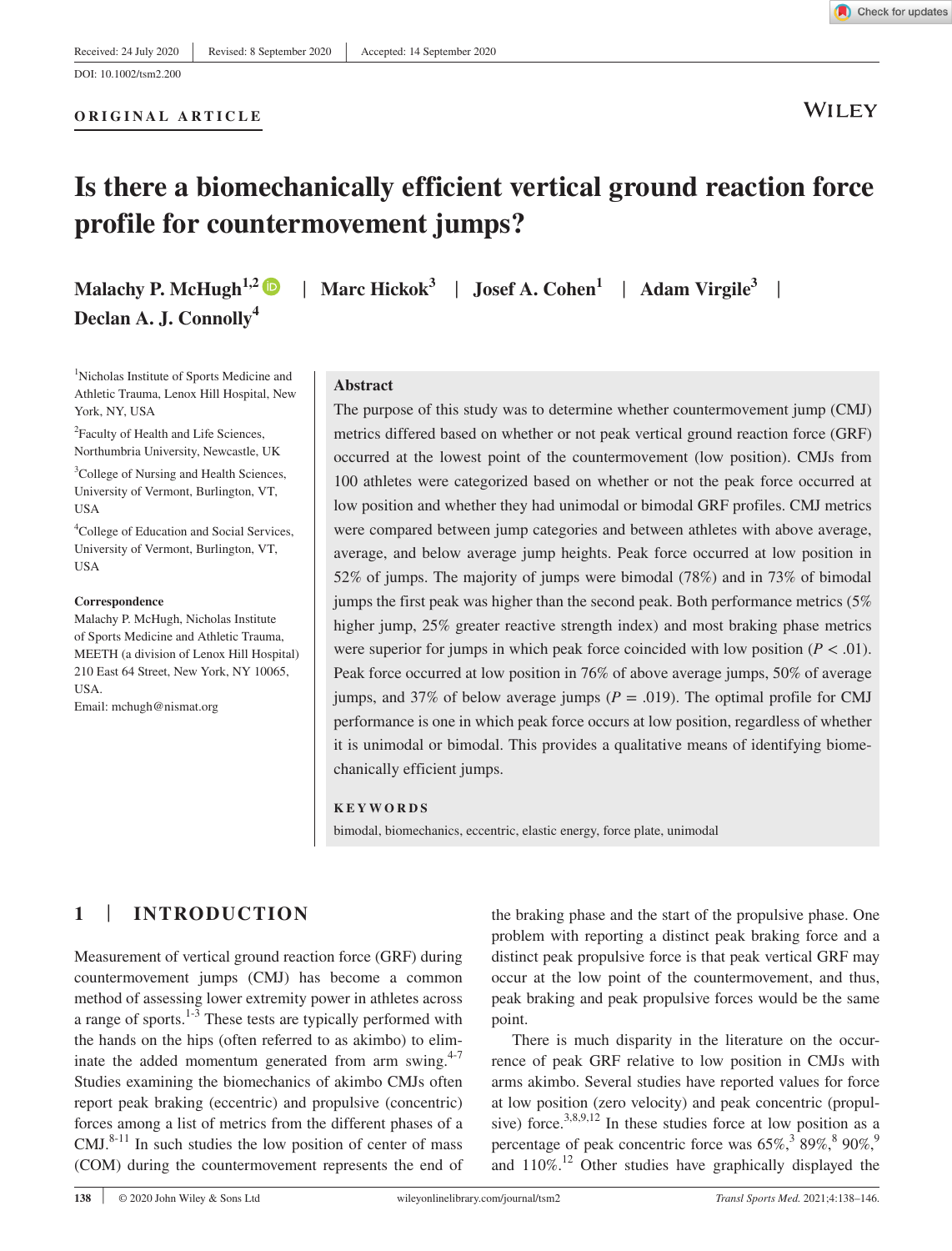GRF profile with indication of COM low position.<sup>4,10,12-22</sup> In one study the GRF ensemble average showed peak force occurring at low position.<sup>4</sup> Studies showing GRF graphs of selected subjects have shown different profiles, with peak force occurring at low position,<sup>12,13,16,18-20</sup> after low position,<sup>14,15,21,22</sup> or even before low position.<sup>10</sup> Two studies reported three different values for peak eccentric force, force at low position, and peak concentric force.<sup>3,9</sup> In both studies peak concentric force was highest, but confusingly peak eccentric force was higher than force at low position. Similarly, Aboodarba et al<sup>8</sup> reported peak concentric force to be higher than peak eccentric force but also reported force at the end of the eccentric phase to be lower than peak eccentric force. Biomechanically this does not make sense. The purpose of the eccentric phase of a jump is to store elastic energy in the muscle tendon units of the prime movers to augment COM propulsion.<sup>23-26</sup> Elastic energy is best utilized by a rapid transition from the eccentric countermovement to the concentric propulsion.<sup>12</sup> A rapid transition from countermovement to propulsion would equate to maximal acceleration occurring during this phase and would be evident in peak force occurring at low position. Having a higher force prior to low position and a higher force after low positions would be biomechanically inefficient. However, the relationship between peak force and low position has not been investigated with respect to other biomechanical jump metrics or jump performance. Therefore, the primary purpose of this study was to differentiate jump metrics between jumps in which peak force occurred at low position vs those jumps in which peak force did not occur at low position. It was hypothesized that CMJ metrics would be superior for jumps in which peak force occurred at low position.

Part of the confusion in the literature with regard to interpreting conflicting CMJ metrics is that jumpers display a variety of GRF profiles, including jumps with single peaks (unimodal) or double peaks (bimodal). A secondary purpose of this study was to examine the extent to which CMJ metrics differed between unimodal and bimodal jumps. It was hypothesized that CMJ metrics would be inferior for bimodal jumps in which the second peak was higher than the first peak because the second peak would be occurring during the propulsive phase (after low position). Thus, this study aimed to test the hypothesis that CMJs in which peak force occurs at low position are biomechanically efficient jumps.

# **2** | **MATERIALS AND METHODS**

#### **2.1** | **Participants**

The GRF profiles of CMJs from NCAA Division I athletes from a single institution were examined. The jumps were part of routine monitoring of the athletes and were performed by the strength and conditioning staff following a standardized protocol. Only jumps with arms akimbo were examined. To ensure that the jumps were maximal efforts, unencumbered by fatigue or other confounding factors, the top 100 jumps were selected from the database with only one jump per athlete included in the analyses. The final sample comprised 100 male athletes (age  $21 \pm 3$  years, height  $1.85 \pm 0.89$  m, body mass  $83.4 \pm 10.2$  kg) of which 33 played hockey, 25 lacrosse, 14 soccer, 14 basketball, and 14 from other sports (track, field hockey, football, rugby, skiing). All jumps were performed as part of the athlete's performance monitoring by the strength and conditioning staff. Institutional review board approval was granted, in the spirit of the Helsinki Declaration.

#### **2.2** | **Procedures**

The jump protocol was standardized across all athletes and all teams for all test sessions. Following a standardized 5 minutes warm-up, athletes performed three maximum CMJs with arms akimbo. The warm-up consisted of 10 bodyweight squats, five drop squats, 10 reverse lunges with overhead reach, five practice jumps with arms akimbo and with increasing intensity with each jump. All jumps were performed before the athletes participated in any physical activity on a given day. The only instruction was to jump as high as possible. Jumps were performed on dual force plates (acquisition 1 kHz, resolution 0.25 N, range of 0-14 kN) (Hawkin Dynamics) and processed using custom software (Hawkin Cloud). The summated data from both plates was analyzed.

# **2.2.1** | **CMJ profiles and jump metrics**

Jumps were categorized based on whether or not peak force occurred at low position. If force at low position was within 1% of peak force it was categorized as occurring at low position. Jumps were categorized as unimodal if force declined continuously after the initial peak or if force declined and then plateaued before declining to zero. Jumps that showed an initial peak followed by a decline and then second peak were categorized as bimodal. Bimodal jumps were further categorized based on whether the first or second peak was higher. If peaks were within 1% of each other they were categorized as equal.

The GRF profiles were separated into three phases (Figure 1): (a) the unweighting phase (from initiation of countermovement to nadir in negative velocity, at which point acceleration is zero and GRF is equal to baseline force due to body weight); (b) the braking phase (from nadir in negative velocity to the low position of the countermovement); (c) the propulsive phase (from low position to take-off). There were two unweighting phase metrics, seven braking phase metrics,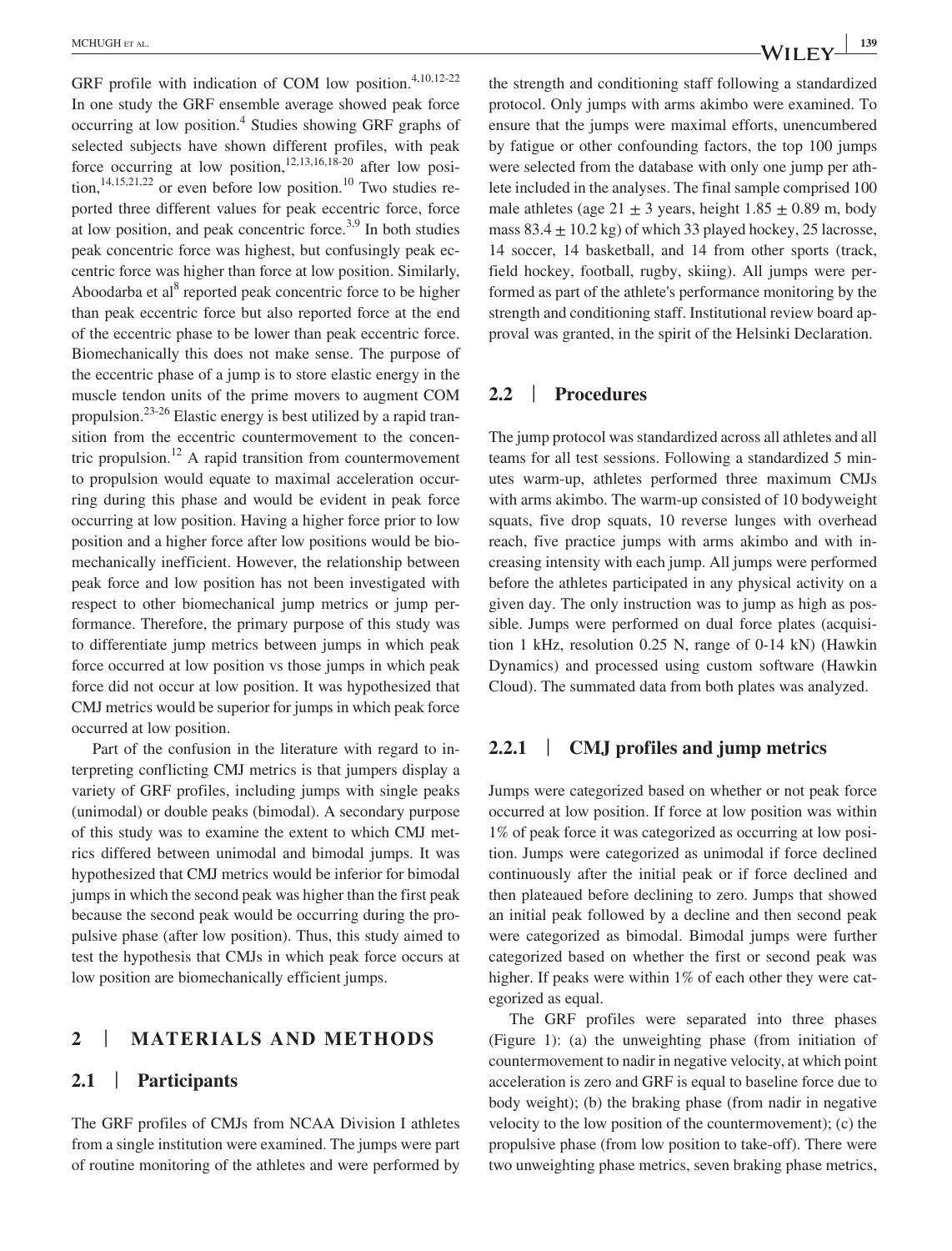

**FIGURE 1** A sample graph of a bimodal CMJ with peak force occurring at low position. The single solid black line that begins at approximately 800 N (body weight) is the summation of the forces from both force plates (the force from each force plate is shown below the summated line). The unshaded area where force is below body weight (nadir at low force) indicates the unweighting phase ending at the nadir for negative velocity (zero acceleration/return to baseline force due to body weight). The black shaded area indicates the braking (eccentric) phase ending at the low point of the countermovement (zero velocity). The area with horizontal black lines indicates the propulsive (concentric) phase ending at take-off (force = zero, acceleration =  $-9.81$  m/s)

three propulsive phase metrics and two performance metrics (Table 1).

based on superior performance and jumps on other occasions would by definition be inferior. The reproducibility of most metrics has been reported previously.<sup>3</sup>

# **2.3** | **Statistical analyses**

Normality of distribution was confirmed for all metrics using the Shapiro-Wilk tests. Independent samples *t* tests were used to compare metrics between jumps in which peak force did, or did not, occur at low position and between unimodal and bimodal jumps. For bimodal jumps independent sample *t* tests were used to compare jumps between those in which the first peak was higher vs those in which the second peak was higher (since there were only five jumps in which the two peaks were equal these jumps were left out of the analyses).

Jump heights were categorized as above average (>1 SD above mean), average (within 1 SD of mean), or below average (>1 SD below mean) with proportions compared between jumps in which peak force did or did not occur at low position and between unimodal and bimodal jumps. using chi-square linear effect analysis. One-way ANOVA was used to compare jump metrics between above average, average, and below average jumps with Bonferroni corrections for pairwise comparisons. Mean  $\pm$  SD is reported in text and tables.

Jump metrics were not compared between athletes from different sports since the sample consisted of the athletes with highest jump heights across all athletes tested and, therefore, the players were not representative of the players from each sport. Similarly, reproducibility of jump metrics was not assessed in these athletes since the index jumps were selected

# **3** | **RESULTS**

# **3.1** | **CMJ GRF profiles**

Peak force occurred at low position in 52 of the 100 jumps, 22 of 100 were unimodal (14 with peak force at low position, eight after low position). Of the 78 bimodal CMJs, the first peak was higher in 57 (34 at low position, 19 after low position, four before low position), the peaks were equal in five (four at low position, one after low position), and the second peak was higher in 16 (peak force after low position for all). Thus, there were eight distinct jump profiles based on whether or not peak force occurred at low position, whether the jumps were unimodal or bimodal, and whether bimodal jumps were first peak dominant or second peak dominant (Figure 2).

# **3.2** | **Force at low position relative to peak force**

Nine of 14 jump metrics differed between the 52 jumps in which peak force occurred at low position vs the other 48 jumps (Table 2): 41% lower low force  $(P = .001)$ , 19% shorter braking duration  $(P = .001)$ , 46% greater braking RFD ( $P = .001$ ), 38% greater braking power ( $P = .001$ ), 25%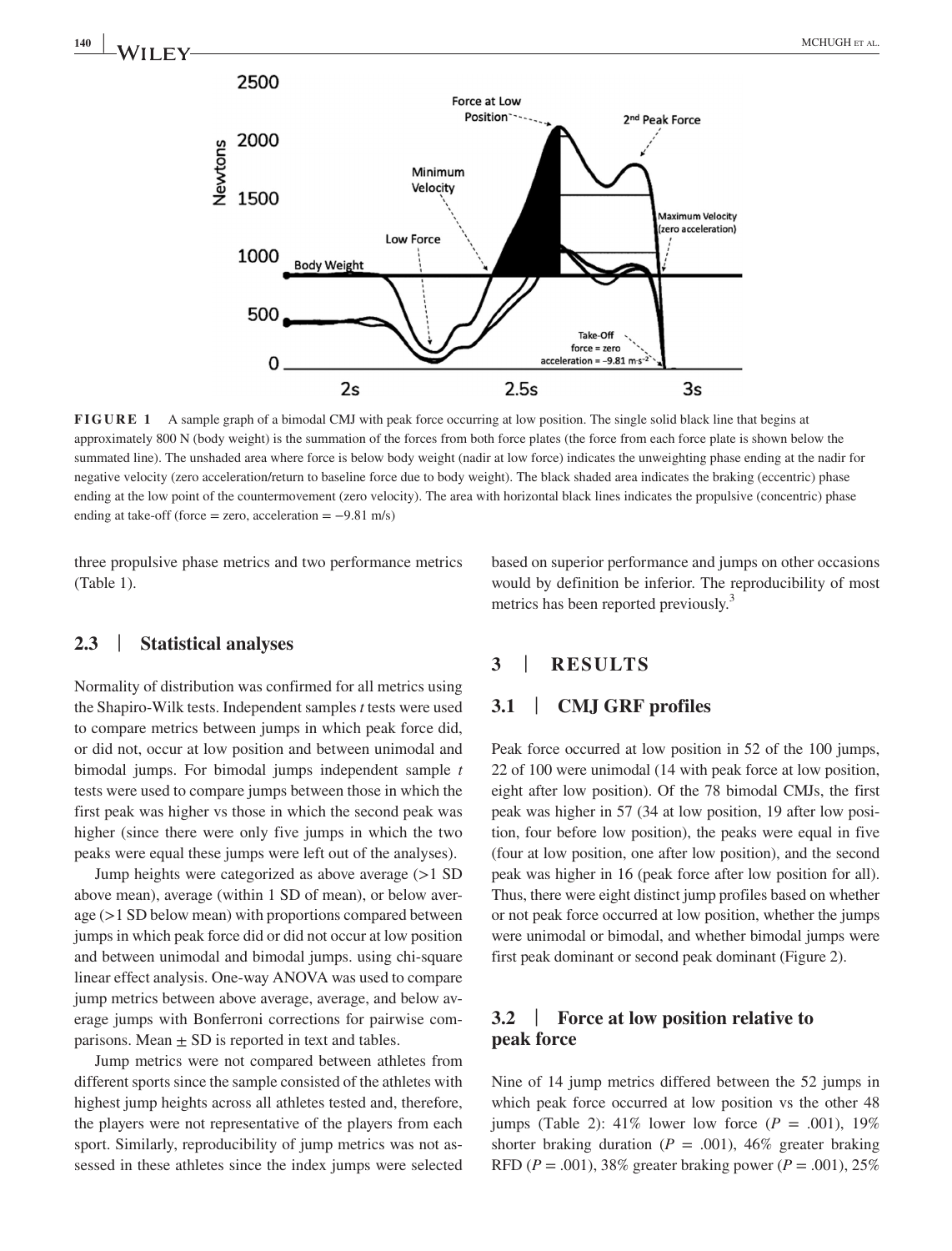#### **TABLE 1** CMJ metrics

| <b>CMJ</b> metric                 | <b>Operational definition</b>                                                                                                             |
|-----------------------------------|-------------------------------------------------------------------------------------------------------------------------------------------|
| Unweighting phase metrics         |                                                                                                                                           |
| Low force (% BW)                  | Force nadir during unweighting                                                                                                            |
| Unweighting duration<br>(s)       | Time from initiation of unweighting to<br>low force                                                                                       |
| Braking phase metrics             |                                                                                                                                           |
| Countermovement<br>depth(m)       | Duration of lowering of center of<br>mass from standing position to low<br>position calculated from double<br>integration of acceleration |
| Peak braking power<br>(W/kg)      | Peak value of the product of force and<br>velocity between the nadir in negative<br>velocity and low position                             |
| Force at low position<br>$(\%BW)$ | Force at the low point of the<br>countermovement                                                                                          |
| <b>Braking RFD</b><br>$(\%$ BW/s) | Increase in force from low velocity to<br>low position divided by duration                                                                |
| Eccentric force<br>$(\%BW)$       | Increase in force from low force to<br>force at low position                                                                              |
| Eccentric stiffness<br>(N/m)      | Eccentric force divided by<br>countermovement depth                                                                                       |
| Braking duration (s)              | Time from low force to low position                                                                                                       |
| Propulsive phase metrics          |                                                                                                                                           |
| Peak propulsive power<br>(W/kg)   | Peak value of the product of force and<br>velocity between low position and<br>take-off                                                   |
| Mean propulsive force<br>$(\%BW)$ | Average force from low position to<br>take-off                                                                                            |
| Propulsive duration (s)           | Time from low position to take-off                                                                                                        |
| Performance metrics               |                                                                                                                                           |
| Jump height (m)                   | Calculated from take-off velocity<br>where take-off velocity (m/s) equals<br>net propulsive impulse (N/s) divided<br>by body mass (kg)    |
| RSI (ratio)                       | Flight time divided by time from<br>initiation of unweighting to take-off                                                                 |

Abbreviations: BW, body weight (N); RFD, rate of force development; RSI, reactive strength index.

greater eccentric force  $(P = .001)$ , 19% greater eccentric stiffness ( $P = .002$ ), 17% higher force at low position ( $P = .001$ ), 4% greater jump height  $(P = .028)$ , and 11% higher RSI  $(P = .003)$ . Unweighting duration, countermovement depth, peak propulsive power, mean propulsive force, and propulsive duration did not differ between jump types.

#### **3.3** | **Unimodal versus bimodal jumps**

Neither unweighting phase metrics differed between unimodal  $(n = 22)$  and bimodal jumps  $(n = 78)$ : duration of unweighting phase  $0.382 \pm 0.097$  seconds vs  $0.413 \pm 0.181$  seconds,  $P = 0.436$ ; low force  $22 \pm 17\%$  BW vs.  $27 \pm 17\%$  BW,  $P = 0.290$ . All seven braking phase metrics differed between unimodal and bimodal jumps: unimodal jumps had a smaller countermovement  $(0.341 \pm 0.052 \text{ m} \text{ vs } 0.383 \pm 0.045 \text{ m}, P < .001)$ , a shorter braking phase duration  $(0.141 \pm 0.022$  seconds vs  $0.185 \pm 0.048$  seconds,  $P < .001$ ), greater eccentric stiffness (6.51 ± 1.37 kN/m vs 4.65 ± 1.18 kN/m *P* < .001), higher eccentric force  $(259 \pm 43\%$ BW vs  $218 \pm 43\%$ BW,  $P < .001$ ), greater braking power (23.9  $\pm$  7.0 W/kg vs 20.1  $\pm$  5.6 W/ kg,  $P = .011$ ), greater braking RFD (134  $\pm$  35%BW/s vs  $85 \pm 29\%$ BW/s,  $P < .001$ ), and higher force at low position  $(281 \pm 30\%$ BW vs  $244 \pm 31\%$ BW,  $P < .001$ ). Two of the three propulsive phase metrics differed between unimodal and bimodal jumps: faster propulsive phase  $(0.239 \pm 0.028$  seconds vs  $0.281 \pm 0.030$  seconds,  $P < .001$ ), higher mean propulsive force  $(227 \pm 17\%$ BW vs  $207 \pm 13\%$ BW,  $P < .001$ ) but no difference in peak propulsive power (60.1  $\pm$  6.3 W/ kg vs  $57.8 \pm 4.9$  W/kg,  $P = .069$ ). Of the two performance metrics, RSI was higher for unimodal jumps  $(0.815 \pm 0.110$ vs  $0.715 \pm 0.129$ ,  $P = .001$ ) but jump height did not differ between jump types  $(0.440 \pm 0.035 \text{ m} \text{ vs } 0.431 \pm 0.041 \text{ m})$ ,  $P = .315$ .

# **3.4** | **First peak dominant versus second peak dominant bimodal CMJs**

Within the 78 bimodal jumps 7 of the 14 metrics differed between first peak dominant and second peak dominant jumps (Table 3). First peak dominant jumps had 35% lower low force, 40% greater peak braking power, 24% greater force at low position, 83% greater braking RFD, 38% greater eccentric force, 24% greater eccentric stiffness and a 28% shorter braking duration.

# **3.5** | **Above average versus below average jumpers**

Peak GRF occurred at low position for 76% of above average jumps (13 of 17) vs 50% of average jumps (32 of 64) and only 37% of below average jumps (7 of 19, linear effect  $P = .019$ ). Thirteen of 52 (25%) jumps in which peak force occurred at low position were above average vs 4 of the 48 (8%) jumps in which peak force did not occur at low position  $(P = .034)$ . The proportion of unimodal vs bimodal jumps did not differ between above average, average, and below average jumpers ( $P = .564$ ). However, for the 78 bimodal jumps the first peak was greater than the second peak for 77% (10 of 13) of above average jumps, 61% (30 of 49) of average jumps and only 44% (7 of 16) of below average jumps (linear effect  $P = .033$ ).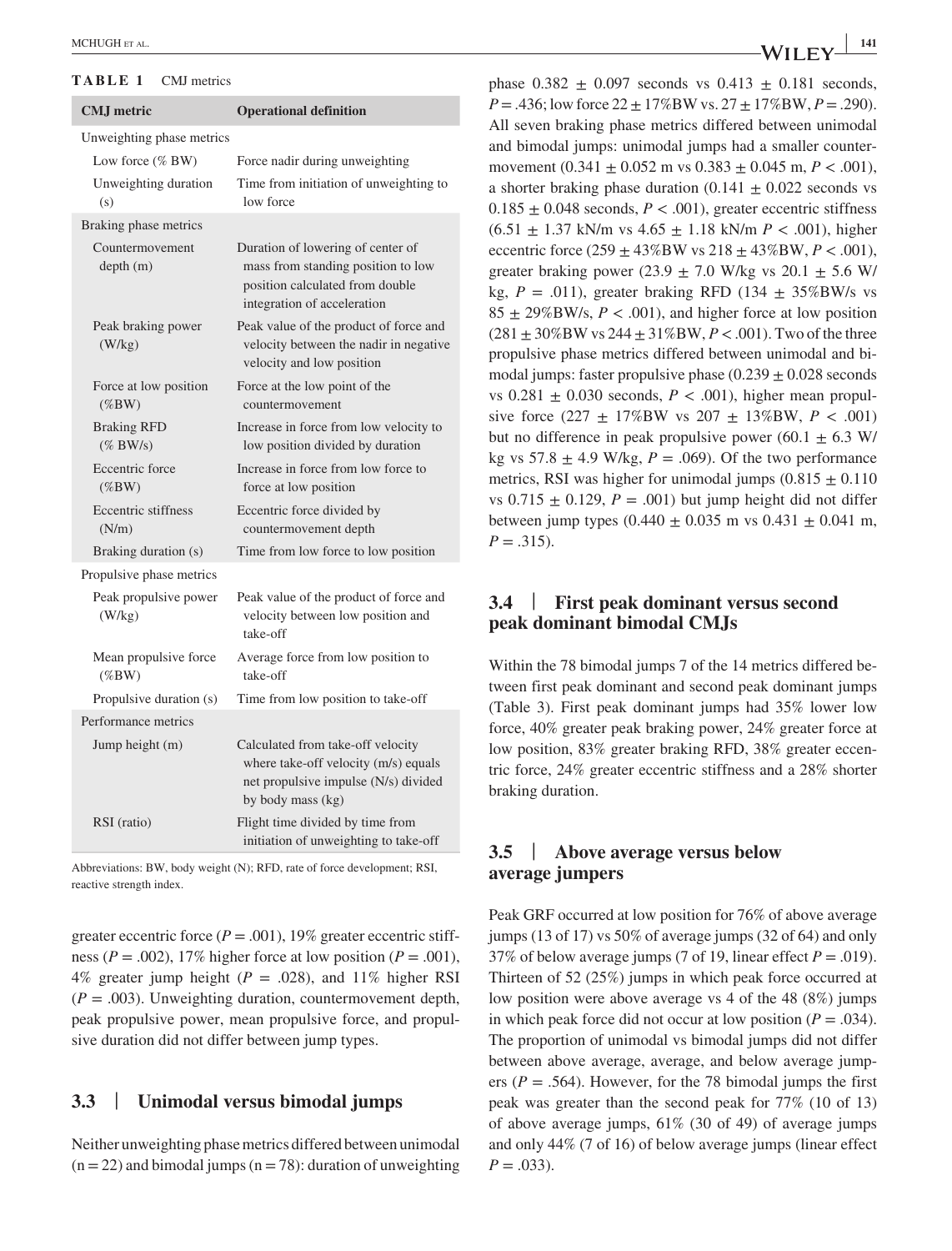**<sup>142</sup> <sup>|</sup>** MCHUGH et al.



**FIGURE 2** GRF jump profiles for different types of jumps observed. A, unimodal, peak force at low position  $(n = 14)$ . B, unimodal, peak force after low position  $(n = 8)$ . C, bimodal, first peak greater than second peak, peak force at low position ( $n = 34$ ). D, bimodal, first peak greater than second peak, peak force after low position  $(n = 19)$ . E, bimodal, first and second peak equal, first peak at low position  $(n = 4)$ . F, bimodal, first and second peak equal, first peak after low position  $(n = 1)$ . G, bimodal, second peak greater than first peak, peak force after low position  $(n = 16)$ . H, bimodal, first peak greater than second peak, peak force before low point  $(n = 4)$ 

Neither of the unweighting phase metrics differed between above and below average jumps. Of the seven braking phase metrics only countermovement depth did not differ between above and below average jumps. All three propulsive phase metrics and RSI were superior for above average jumps (Table 4): 40% higher peak braking power, 19% higher force at low position, 57% higher braking RFD, 24% shorter braking phase duration, 29% higher eccentric force, 34% greater eccentric stiffness, 22% higher peak propulsive power, 9% shorter propulsive phase duration, 12% higher mean propulsive force,  $25\%$  higher RSI (all  $P < .01$ ).

# **4** | **DISCUSSION**

Despite the plethora of CMJ force plate studies, and the ubiquity of CMJ force plate assessments in athlete monitoring, scant attention has been given to the shape of the force-time relationship (unimodal or bimodal) and how that shape corresponds to the path of the COM (occurrence of peak force relative to COM low position during the countermovement). The present data show that that the most biomechanically efficient jump is one in which peak force coincides with the low position of the countermovement regardless of whether it is a unimodal or bimodal jump. Peak force occurred at low position in 52% of jumps. These jumps were characterized by greater initial unweighting, a faster braking phase, higher values for all five force metrics in the braking phase and resulted in superior jump height and RSI, despite there being no significant differences in peak propulsive power, mean propulsive force, or propulsive duration. The benefit of peak force coinciding with low position appears to be to optimize countermovement biomechanics. In this regard, the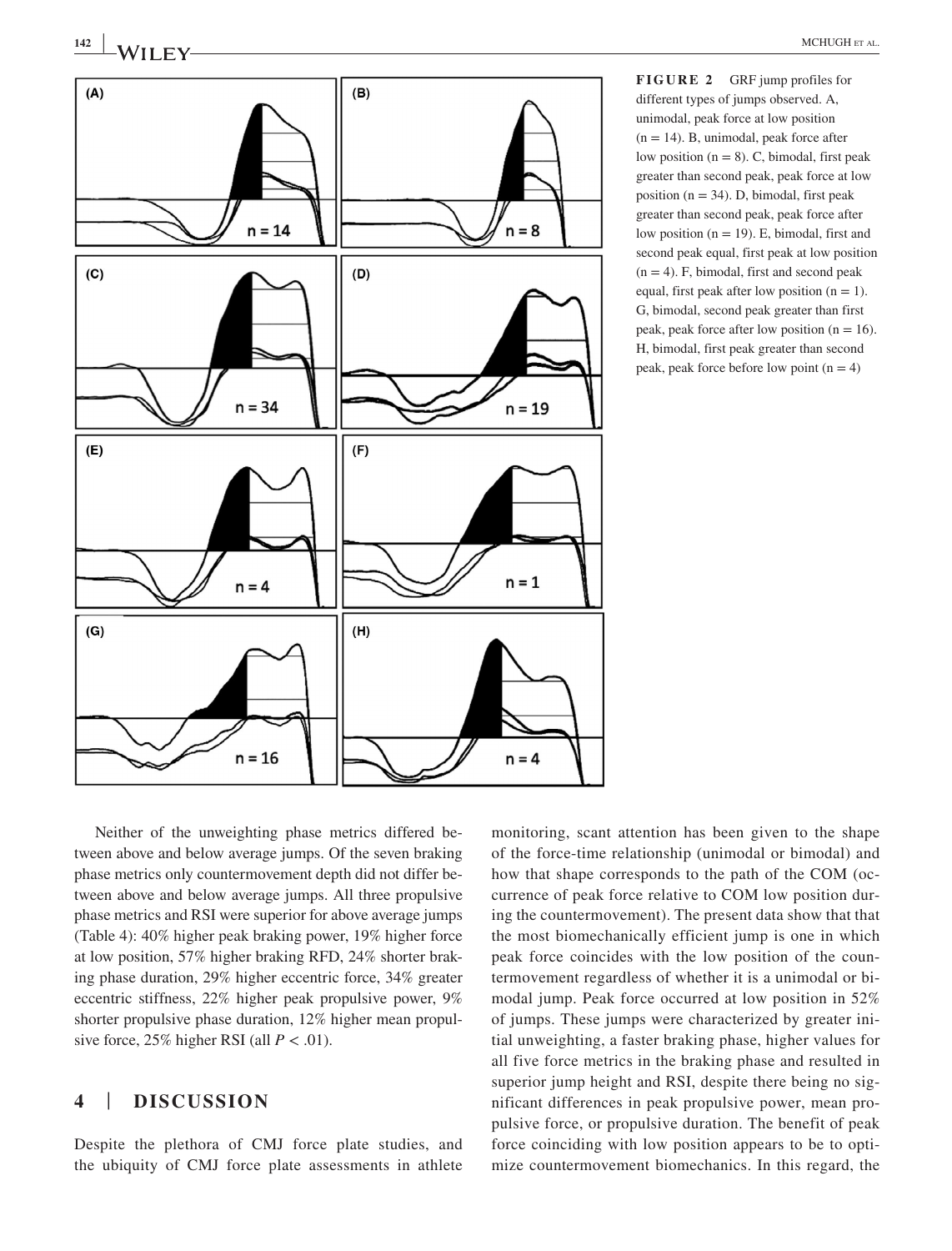| MCHUGH et al. |  |  |  |
|---------------|--|--|--|
|---------------|--|--|--|

**TABLE 2** Comparison of jump metrics between jumps in which peak force occurred at low position vs jumps in which peak force did not occur at low position  $(Mean \pm SD)$ 

**TABLE 3** Comparison of jump metrics between bimodal jumps in which the first peak was higher vs jumps in which the second peak was higher (Mean  $\pm$  SD)

| <b>Jump metric</b>             | Peak force at low<br>position ( $n = 52$ ) | Peak force not at low<br>position ( $n = 48$ ) | P value |
|--------------------------------|--------------------------------------------|------------------------------------------------|---------|
| Unweighting phase metrics      |                                            |                                                |         |
| Unweighting phase duration (s) | $0.384 \pm 0.133$                          | $0.431 \pm 0.194$                              | .163    |
| Low force $(\%BW)$             | $19 \pm 13\%$                              | $32 \pm 19\%$                                  | .001    |
| Braking phase metrics          |                                            |                                                |         |
| Countermovement depth (m)      | $0.382 \pm 0.047$                          | $0.365 \pm 0.050$                              | .093    |
| Peak braking power (W/kg)      | $24.2 \pm 4.7$                             | $17.5 \pm 5.5$                                 | .001    |
| Force at low position (%BW)    | $270 \pm 26\%$                             | $233 + 31\%$                                   | .001    |
| Braking RFD (%BW/s)            | $1126 \pm 328$                             | $771 \pm 315$                                  | .001    |
| Braking phase duration (s)     | $0.157 \pm 0.025$                          | $0.195 \pm 0.057$                              | .001    |
| Eccentric force (%BW)          | $251 \pm 32\%$                             | $201 + 45\%$                                   | .001    |
| Eccentric stiffness (kN/m)     | $5.49 \pm 1.36$                            | $4.60 \pm 1.39$                                | .002    |
| Propulsive phase metrics       |                                            |                                                |         |
| Peak propulsive power (W/kg)   | $58.3 \pm 5.3$                             | $58.2 \pm 5.4$                                 | .936    |
| Propulsive phase duration (s)  | $0.269 \pm 0.027$                          | $0.276 \pm 0.040$                              | .327    |
| Mean propulsive force (%BW)    | $213 \pm 14\%$                             | $209 \pm 18\%$                                 | .243    |
| Performance metrics            |                                            |                                                |         |
| Jump height (m)                | $0.441 + 0.043$                            | $0.424 + 0.034$                                | .028    |
| RSI (ratio)                    | $0.775 + 0.115$                            | $0.696 + 0.137$                                | .003    |

Abbreviations: BW, body weight; RSI, reactive strength index.

| Jump metric                    | <b>First peak</b><br>dominant ( $n = 57$ ) | <b>Second peak</b><br>dominant ( $n = 16$ ) | $\boldsymbol{P}$<br>value |
|--------------------------------|--------------------------------------------|---------------------------------------------|---------------------------|
| Unweighting phase metrics      |                                            |                                             |                           |
| Unweighting phase duration (s) | $0.399 + 0.154$                            | $0.465 \pm 0.269$                           | .212                      |
| Low force $(\%BW)$             | $24 \pm 16\%$                              | $37 \pm 20\%$                               | .027                      |
| Braking phase metrics          |                                            |                                             |                           |
| Countermovement depth (m)      | $0.387 \pm 0.046$                          | $0.374 \pm 0.044$                           | .344                      |
| Peak braking power (W/kg)      | $21.5 \pm 5.2$                             | $15.3 \pm 5.0$                              | .001                      |
| Force at low position (%BW)    | $256 \pm 22\%$                             | $206 \pm 29\%$                              | .001                      |
| Braking RFD (%BW/s)            | $948 \pm 239$                              | $519 + 256$                                 | .001                      |
| Braking phase duration (s)     | $0.171 \pm 0.027$                          | $0.236 \pm 0.074$                           | .003                      |
| Eccentric force (%BW)          | $232 + 32\%$                               | $168 + 47\%$                                | .001                      |
| Eccentric stiffness (kN/m)     | $4.87 + 1.02$                              | $3.92 + 1.53$                               | .030                      |
| Propulsive phase metrics       |                                            |                                             |                           |
| Peak propulsive power (W/kg)   | $57.4 \pm 4.6$                             | $58.8 \pm 5.8$                              | .365                      |
| Propulsive phase duration (s)  | $0.277 \pm 0.021$                          | $0.300 + 0.047$                             | .078                      |
| Mean propulsive force (%BW)    | $208 \pm 10\%$                             | $201 \pm 18\%$                              | .144                      |
| Performance metrics            |                                            |                                             |                           |
| Jump height (m)                | $0.433 + 0.043$                            | $0.426 + 0.040$                             | .561                      |
| RSI (ratio)                    | $0.737 + 0.113$                            | $0.644 + 0.171$                             | .054                      |

Abbreviations: BW, body weight; RSI, reactive strength index.

countermovement has been modelled as a spring, with eccentric stiffness analogous to compressing the spring.<sup>21,22</sup> In the present study eccentric stiffness was 19% higher for jumps in which peak force occurred at low position and eccentric stiffness was 34% higher for above average jumps.

 $-WILEY$ <sup>143</sup>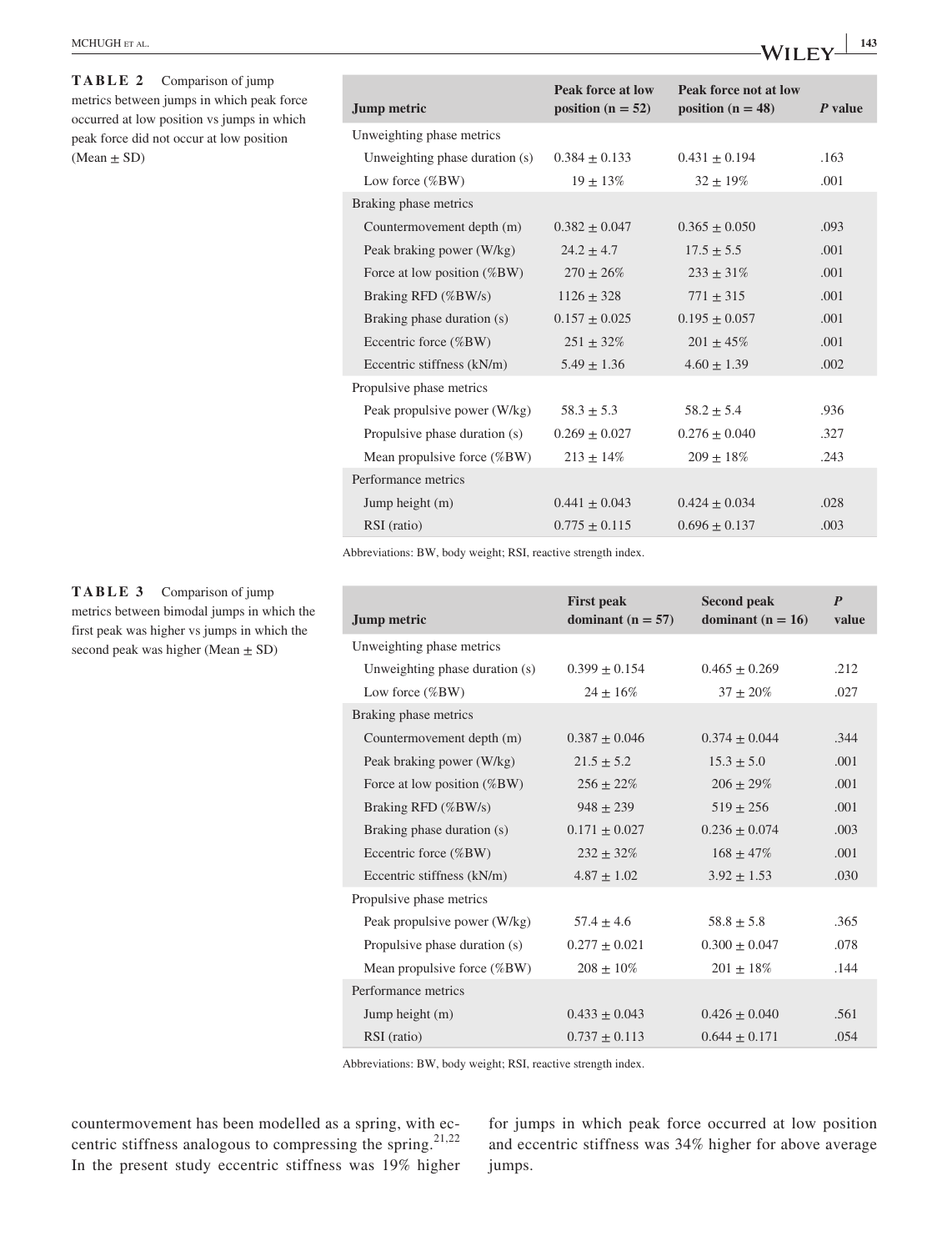|                                | Jump height group                |                                |                                |                           |
|--------------------------------|----------------------------------|--------------------------------|--------------------------------|---------------------------|
|                                | Below average $(n = 19)$         | Average $(n = 64)$             | Above average<br>$(n = 17)$    | <b>ANOVA</b><br>$P$ value |
| Unweighting phase metrics      |                                  |                                |                                |                           |
| Unweighting phase duration (s) | $0.406 \pm 0.148$                | $0.411 \pm 0.184$              | $0.389 \pm 0.109$              | .889                      |
| Low force $(\%BW)$             | $33 \pm 22\%$                    | $25 \pm 16\%$                  | $21 \pm 14\%$                  | .062                      |
| Braking phase metrics          |                                  |                                |                                |                           |
| Countermovement depth (m)      | $0.371 \pm 0.038$                | $0.371 \pm 0.052$              | $0.388 \pm 0.050$              | .440                      |
| Peak braking power (W/kg)      | $17.9 \pm 6.7^{\rm b}$           | $20.8 \pm 5.8^{\rm b}$         | $25.0 \pm 4.2^{\text{a,c}}$    | .002                      |
| Force at low position $(\%BW)$ | $229 \pm 42\%$ a,b               | $254 \pm 30\%$ <sup>c</sup>    | $272 \pm 27\%$ <sup>c</sup>    | .001                      |
| Braking RFD (%BW/s)            | $740 \pm 372\%$ <sup>a,b</sup>   | $965 \pm 348\%$ <sup>c</sup>   | $1163 \pm 366\%$ <sup>c</sup>  | .002                      |
| Braking phase duration (s)     | $0.202 \pm 0.063$ <sup>a,b</sup> | $0.173 \pm 0.043$ <sup>c</sup> | $0.154 \pm 0.023$ <sup>c</sup> | .007                      |
| Eccentric force (%BW)          | $196 \pm 57 \%$ <sup>a,b</sup>   | $229 + 41\%$ <sup>c</sup>      | $252 \pm 33\%$ <sup>c</sup>    | .001                      |
| Eccentric stiffness (N/m)      | $4116 \pm 1330^{a,b}$            | $5219 \pm 1404$ <sup>c</sup>   | $5524 \pm 1290^{\circ}$        | .004                      |
| Propulsive phase metrics       |                                  |                                |                                |                           |
| Peak propulsive power (W/kg)   | $52.3 \pm 1.9^{a,b}$             | $58.6 \pm 4.6^{\rm b,c}$       | $63.8 \pm 3.2^{\text{a,c}}$    | .001                      |
| Propulsive phase duration (s)  | $0.295 \pm 0.041^{\text{a,b}}$   | $0.267 \pm 0.031$ <sup>c</sup> | $0.268 \pm 0.025$ <sup>c</sup> | .004                      |
| Mean propulsive force (%BW)    | $196 \pm 11\%^{a,b}$             | $213 \pm 15\%$ <sup>c</sup>    | $220 \pm 13\%$ <sup>c</sup>    | .001                      |
| Performance metrics            |                                  |                                |                                |                           |
| Jump height (m)                | $0.381 \pm 0.005^{a,b}$          | $0.431 \pm 0.022^{b,c}$        | $0.495 + 0.026^{\text{a,c}}$   | .001                      |
| RSI (ratio)                    | $0.651 \pm 0.117^{a,b}$          | $0.743 \pm 0.132$ <sup>c</sup> | $0.812 \pm 0.090^{\circ}$      | .001                      |

Abbreviations: BW, body weight; RSI, reactive strength index.

a Significantly different from Average group.

<sup>b</sup>Significantly different from Above Average group.

<sup>c</sup>Significantly different from Below Average group ( $P < .05$ ).

Surprisingly, countermovement depth did not differ between jumps in which peak force occurred at low position vs other jumps (Table 2). In contrast, low force was markedly different between jump types; force at the initiation of unweighting dropped to 19% of body weight for jumps in which peak force occurred at low position vs only 32% of body weight for jumps in which peak force did not occur at low position. Thus, the ability to effectively unweight oneself at the initiation of the jump appears to be more important than countermovement depth in optimizing the timing between eccentric force development and COM countermovement. Consistent with this observation, unweighting has been shown to be impaired on the days after a professional soccer game, while countermovement depth was not.<sup>26</sup>

The majority of CMJs were bimodal (78%). This differs somewhat from a sample of 33 professional rugby players in which only 52% of jumps were bimodal.<sup>27</sup> In both studies jump heights were not different between unimodal and bimodal jumps and both studies found that unimodal jumps had a shallower countermovement, a faster propulsive phase, and a higher mean propulsive force. One notable difference between the studies was that bimodal jumps had greater unweighting in the study of rugby players (10% of body weight

vs 18% for unimodal jumps) while in the present study these values were not different between jumps (22% for unimodal, 27% for bimodal). In a small sample of 17 college students performing six CMJs with arms akimbo, 62% had bimodal  $GRFs<sup>13</sup>$  but most subjects did not have the same profile for each of the six jumps and the effect on jump metrics was not examined.

It is intuitive that most metrics differed between athletes with above average vs below jump heights even though the study sample was somewhat homogeneous with regard to jump height (inter-subject coefficient of variation 9%) and that athletes were selected for inclusion because they had superior jump heights in comparison to their peers. However, the differences between above and below average jumpers were much greater for braking phase metrics vs propulsive phase metrics. Compared with below average jumpers above average jumpers had 57% greater braking RFD, 40% greater peak braking power, 34% greater eccentric stiffness, 29% greater eccentric force, and a 19% faster braking phase. By contrast, the differences between above and below average jumpers were only 22% for peak propulsive power, 12% for mean propulsive force, and 9% for propulsive duration. Thus, superior jump heights were primarily characterized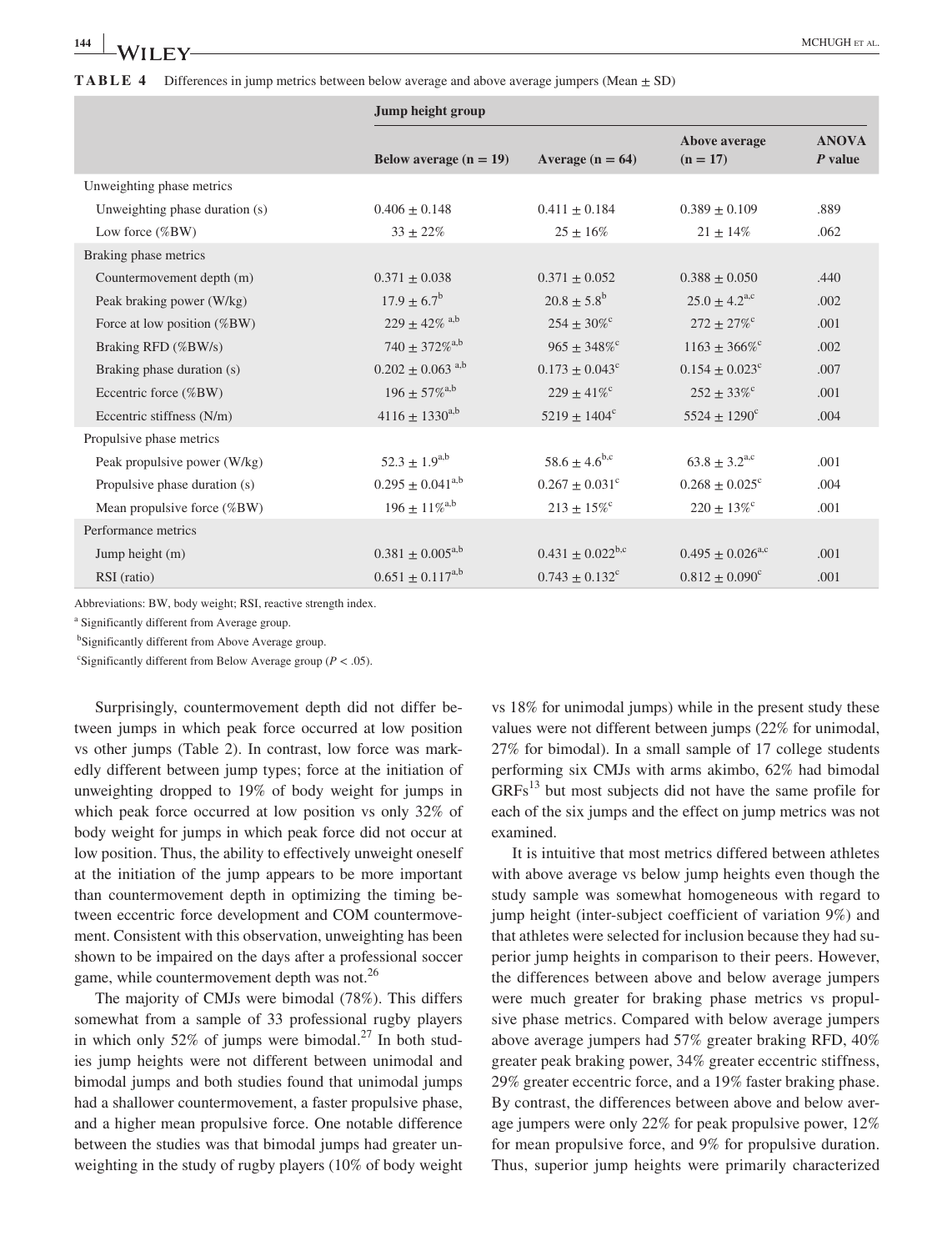by having better braking phase mechanics. In line with these findings, greater braking RFD for better jumpers has previously been reported for a sample of 5- to 8-year-old female gymnasts<sup>17</sup> and a sample of 16- to 19-year-old male rugby players.<sup>2</sup> Furthermore, those studies<sup>2,17</sup> and the present study found that better jumpers had a higher force at low position.

A strength of the current study is that it comprised a large sample of high-level athletes across a range of different sports. However, the athletes were selected based on having a higher than average jump height (top 100 in the database of division one college athletes from a single institution). Jump height was calculated using the impulse-momentum method and averaged 0.43 m. This value is higher than impulse-momentum derived values reported for 33 professional rugby players  $(0.35 \text{ m})$ ,<sup>27</sup> 22 NCAA division one basketball players  $(0.36 \text{ m})$ ,<sup>3</sup> and 26 NCAA division one soccer players  $(0.37 \text{ m})$ .<sup>12</sup> The extent to which the findings reported here apply to athletic populations with lower jump heights is not known.

Most CMJ studies calculate jump height by first calculating vertical velocity at take-off based on the net propulsive impulse (net propulsive impulse/ body mass = take-off velocity). Therefore, net propulsive impulse and jump height are, by definition, the same metric in different units and as such it does not make sense to report net propulsive impulse when jump height is reported. RSI is a more practical metric for assessing athletes than braking or propulsive impulse because impulse is a product of time and practitioners are usually more interested in how quickly an athlete can execute a task. RSI is the ratio of flight time to ground contact time and as a performance metric combines how high the athlete can jump (flight time) with how quickly the athlete can jump (time to get off the ground). It is noteworthy that RSI was higher for jumps in which peak force coincided with low position vs those in which it did not, and for unimodal jumps vs bimodal jumps. Thus, these jumps can be regarded as biomechanically efficient.

It is important to consider that the conclusions in the present study are specific to CMJs without any arm swing. The addition of an arm swing will change the temporal relationships between COM movement and force development through the phases of the jump, and this will alter the force profiles.<sup>4-7</sup> Arm swing CMJs likely involve a greater component of technique while CMJs with no arm swing might be a better approach to studying the utilization of elastic energy in the lower extremities.

The CMJ testing examined in this study was part of the routine monitoring of the athletes and the study sample was selected based on the athletes' superior jump heights. The results point to the importance of peak force occurring at low position as an indicator of biomechanical efficiency. However, the extent to which athletes consistently show the

same profile between jumps and between days was not specifically examined. Since the index jump included for analysis in this study was by definition the athlete's best jump there would be no good comparison to see how reproducible the occurrence of peak force at low position was. Among this sample of 100 athletes 92 had a second jump on the same day that was within 10% of their best jump height. All 52 athletes whose best jump was one in which peak force occurred at low position had a second jump within 10% of that jump. Peak force coincided with low position in 42 of these jumps (81%). Considering that the criteria were for force at low position to be within 1% of peak force to be categorized as occurring at low position, 81% reproducibility indicates that this is likely a consistent profile for superior jumps. Forty of the 48 athletes for whom peak force did not occur at low position in their best jump had a second jump on the same day that was within 10% of their best jump height. Twenty-five of these 40 jumps had the same profile (63%) with peak force again not occurring at low position. A study of the reproducibility of jump profiles among athletes is warranted.

The practical implications of these findings remain to be established and would be dependent on the purpose of the CMJ testing. For example, CMJ testing is used to monitor recovery in athletes $^{26}$  and it is possible that biomechanical efficiency is impaired when athletes are not fully recovered. Examining the occurrence of peak force relative to low position might be an important practical metric. If the goal of CMJ testing is to assess and improve jump performance an athlete with a biomechanically efficient CMJ might benefit from strength training while an athlete with an inefficient CMJ profile might benefit from improving their jumping technique.

#### **5** | **PERSPECTIVES**

Vertical jump testing on force plates has become ubiquitous in athlete assessment and screening. To date, the practical relevance of the shape of the CMJ GRF profile and its relationship to COM countermovement has not been considered. The primary practical finding in this study is that jumps in which peak force coincided with low position had superior braking phase metrics that resulted in better jump height and RSI. These jumps optimized the elastic energy generated during the countermovement. Unimodal jumps, and bimodal jumps in which the initial peak exceeded the second peak, also had superior jump metrics, but these effects were not as comprehensive as the benefit of having peak force occur at low position. The optimal profile for CMJ performance is one in which peak force occurs at low position. This provides a qualitative means of identifying biomechanically efficient jumps and should be included in the assessment of CMJ performance.